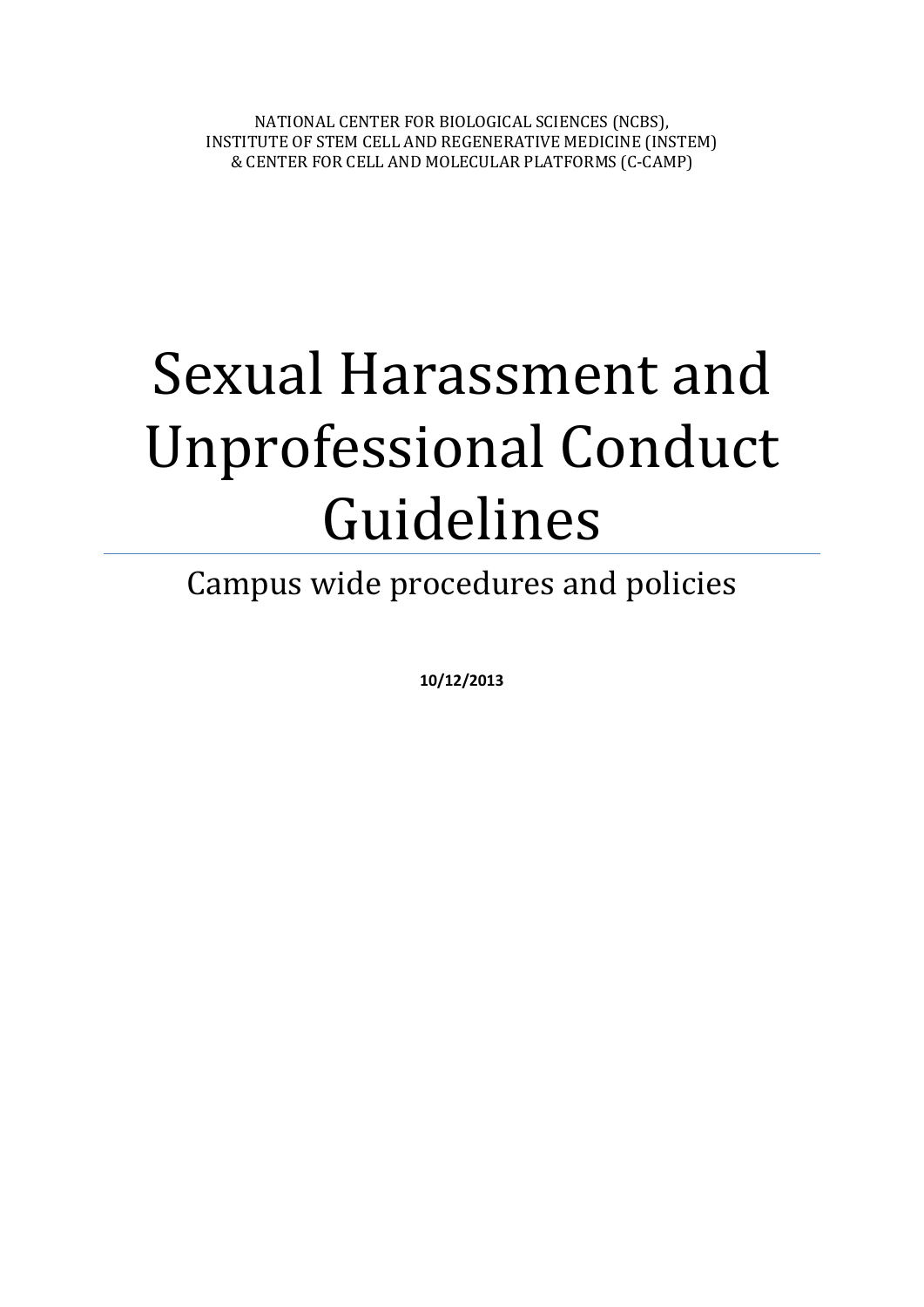## **CAMPUS SEXUAL HARASSMENT GUIDELINES AND PROCESS FOR REDRESSAL**

### **SUMMARY**

1. NCBS, inStem, and C-CAMP do not tolerate sexual harassment on their combined campus.

2. There is a Campus Committee constituted to receive complaints on Sexual Harassment, make a formal enquiry and recommend action. The current members of the committee are Dr. Apurva Sarin (chair), Dr. John Mercer, Dr. Nandini Arunkumar, Ms. Nirmala KS, Ms. JaynaKothari, and Ms. Avantika Lal.

3. Complaints may be made to any member of the committee, or other senior members of the campus community, who will forward to the committee.

4. The committee will hear the case within 30 days of a complaint and may set up an enquiry sub-committee to handle the case.

5. The enquiry sub-committee will hear both from the complainant and defendant, as well as any other relevant person.

6. The process shall be conducted to protect the well-being of the parties and confidentiality of the proceedings

7. The committee will make recommendations to the Deans and Director, who will take appropriate action.

8. Appropriate safeguards will be maintained for conflict of interest.

The detailed guidelines and procedures are specified below.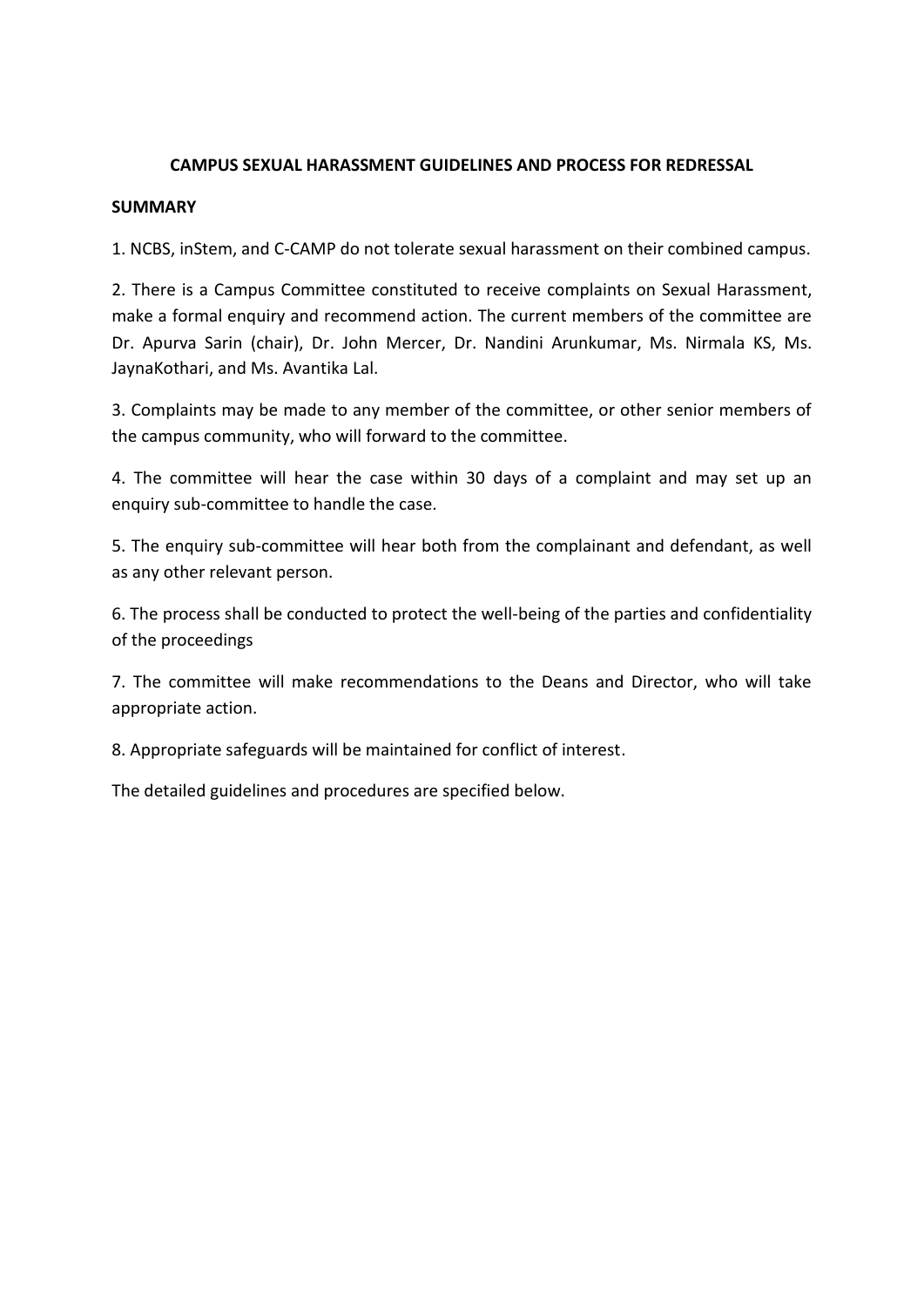### **CAMPUS POLICY AGAINST SEXUAL HARASSMENT**

### **1. JURISDICTION**

The campus is committed to providing for all members of its community who fall within its jurisdiction including its, academic, non-academic staff, contractual employees and labourers, and students/post-docs at the place of work an environment free from any form of Sexual Harassment or exploitation.

For the purposes of these guidelines, the *Campus/institute* includes National Centre for Biological Sciences (NCBS) and its allied institutes, the Institute of Stem cell biology and Regenerative medicine (instem) &Centre for cellular and Molecular platforms (c-CAMP) which includes all places of instruction, research and administration, as well as hostel, health centres, sports grounds, parks, streets, lanes and canteens, etc. on the campus.

*Academic staff* includes Professors, Associate Professor, Assistant Professor and such other persons as may be designated as such for imparting education/instructions or for giving guidance or rendering assistance to students/post-docs for pursuing any course of study, whether full time, temporary, ad-hoc, part-time, visiting, honorary, consultancy, or on special duty or deputation. All other academic staff of other institutions visiting the campus or participating in any workshop/ seminar/ training/ conference/consultancies is covered by these rules during the stay on campus.

*Non - Academic Staff* includes any person other than academic staff, such as administrative staff, technical staff, officers, consultants, support staff, contractual workers and daily wagers only to the extent that they are performing campus related activities.

*Student/post-doc* includes a student of the campus, or others on campus such as visiting students/ post-docs, interns, and those visiting the campus as a part of collaborative or exchange program between institutes, students/post-docs participating in workshops/conferences/seminars.

These Rules and Procedures shall be applicable to all complaints of sexual harassment provided the harassment has taken place at work place.

## **2. CONSTITUTION OF THE INTERNAL COMPLAINTS COMMITTTE**

a. An internal complaints committee, hereinafter referred to as "the complaints committee" has been constituted in accordance with **Sexual Harassment of Women at Workplace (Prevention, Prohibition and Redressal) Act, 2013** (hereinafter **"**the act 2013").

b. The complaints committee will consist of the representation of members as prescribed in the act 2013, wherein at least one-half of the total Members so nominated shall be women. The nomination of the external member shall be by invitation by the Director from amongst academicians, social activists and/or legal representatives of Non-Governmental Organization (NGO). The director may also nominate other members in consultation with the Dean. These nominations will be final and not open to challenge. The Director being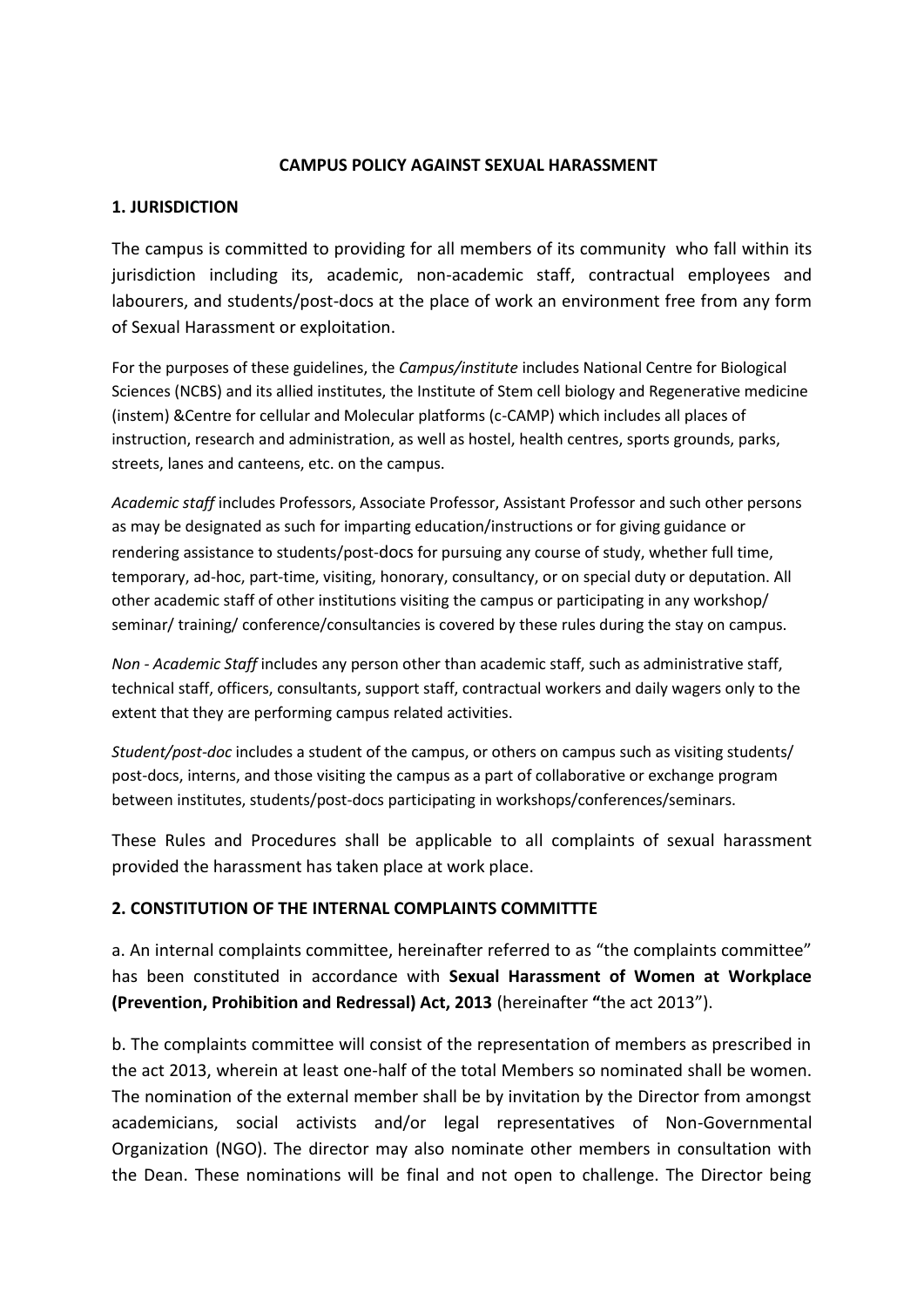vested with the power to nominate members in the Committee shall have the power to cancel the nomination of any member. External experts can be called upon for meetings if needed.

The tenure of the complaints committee members will be 2 years from the date of constitution of the committee. Before end of their tenure, the members may suggest names for nomination in their respective place from amongst the section category they are representing.

The complaints committee should comprise of representation from both male and female employees of the institute, wherein at least one half of the members are women:

(*i*) a chairperson who shall be a woman employed at a senior level (academic or nonacademic) at workplace from amongst the employees:

(*ii*) one representative senior staff (academic or non-academic) from each from NCBS, inStem and c-CAMP.

*(iii)* one representative member from administrative staff of NCBS, inStem or c-CAMP

*(iv)* One female member representing the student community

*(iv)* One legal expert or a member of an NGO, preferably a person familiar with the issues relating to sexual harassment.

c. The complaints Committee shall ordinarily meet twice in a year. An urgent meeting may be convened by the chairperson. All members shall attend the meeting of the complaints Committee and any member other than the external member/s who is absent from two consecutive meetings without prior intimation, shall be liable to cancellation of his/her membership. At least 60% of the complaints committee, of which two members are women, should be present to constitute a quorum. Where there is difference of opinion among the members, the majority shall prevail. If the chairperson cannot make it to a meeting, she may nominate another chairperson from among the members of the committee.

d. The Director, in consultation with the Deans of inStem and NCBS, CEO of cCAMP, and the Head, academics of inStem and NCBS, has constituted a committee, and the list members of which are given in Annexure of this document. The director shall ensure display at any conspicuous place in the workplace, the order constituting, the complaints Committee.

e. The complaints Committee shall have statutory status and be empowered to carry out the enquiry and investigations into complaints of sexual harassment.

# **3. SCOPE AND FUNCTIONS OF THE COMMITTEE**

The complaints committee aims to promote equality, non-discrimination and gender justice, curb incidents and acts of Sexual Harassment and ensure that an atmosphere free of such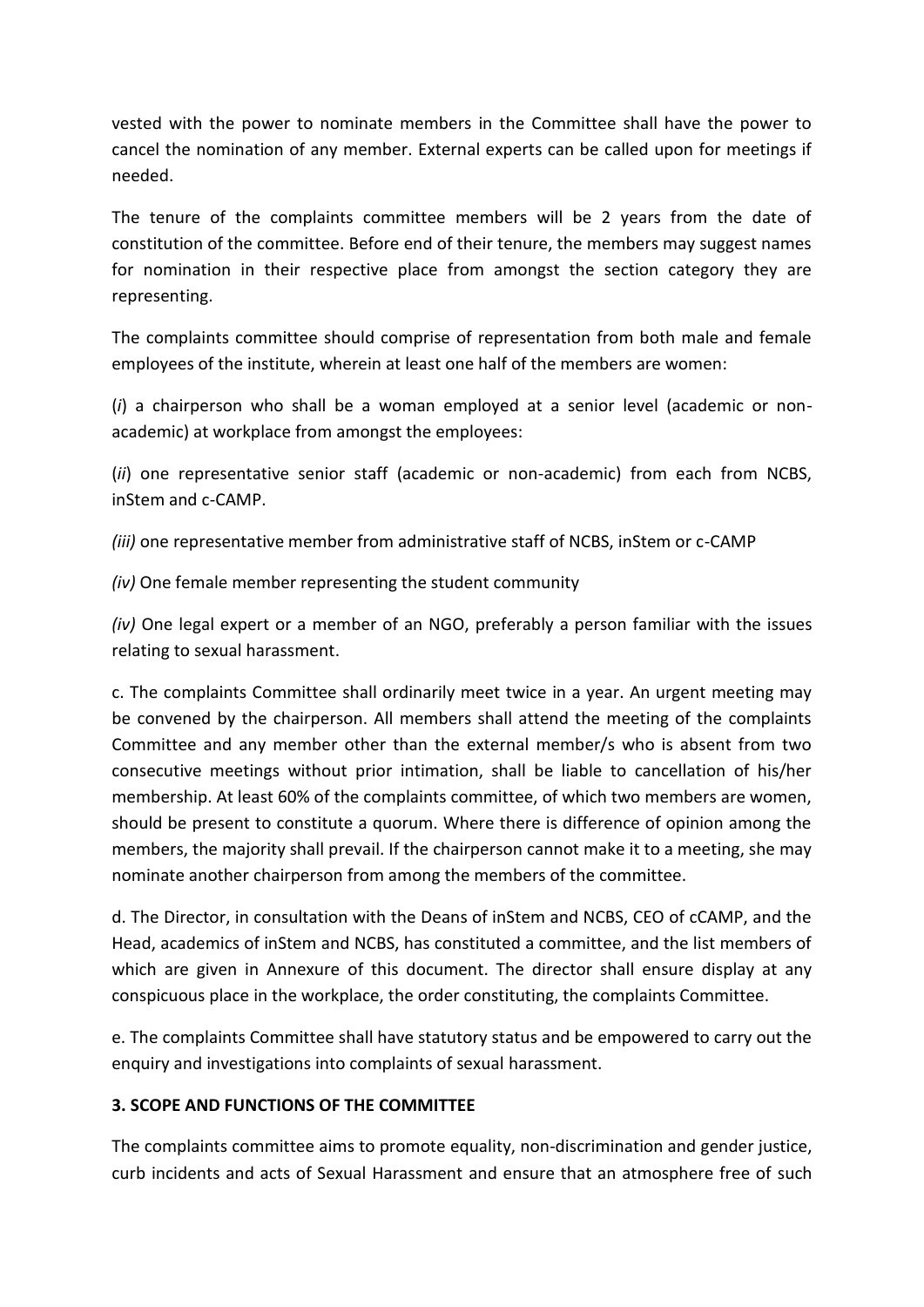harassment is created. In doing so the committee will receive any complaint from any member of the campus and ensure that all measures are duly taken to address the issue and that an outcome is reached in no more than 30 days from the date of the complaint.

# **4. THE COMPLAINTS MECHANISM**

a. A complaint of sexual harassment at workplace may be made directly, preferably in writing, to any member of the internal complaints Committee (hereinafter "complaints committee") or through academic and non-academic staff, or any campus association/s (such as students or post doc associations). Where an oral complaint is made, the chairperson of the committee will reduce it to writing and the document will be signed by the complainant.

The Internal Complaint Committee is vested with the powers to receive complaints on Sexual Harassment, make enquiry and prepare report with findings and recommendation to the Disciplinary Authority, the institute Director for the purposes of the Campus.

b. In view of the complaints lodged by victims of sexual harassment in the work place, the complaints committee will make enquiry, prepare and submit the report with findings to the Deans and/or head academics as the case may be, who will further make recommendations to Director. The Director after considering the report and recommendations will initiate disciplinary proceedings and, if required and pass necessary orders.

c. For the purposes of enquiry, the complaints committee may summon any person, and the entire enquiry shall be completed within a period of thirty days, from the date of the complaint.

d. A copy of the findings shall be made available to both the parties enabling them to make representation against the findings before the complaints Committee. The complainant and the defendant shall be given an opportunity of being heard.

# **5. PROCEDURE OF DISPOSING OF COMPLAINTS**

a. The complaints committee will conduct enquiries into the complaints received, and recommend penalties against the defendant in accordance with the rules and procedures laid down in these guidelines.

b. A copy of the complaint should be circulated to all committee members within 3 days of receipt of the complaint, and a meeting be called by the chairperson, no later than 10 days after the receipt of the complaint.

c. The complaints committee may further constitute an Enquiry Committee with careful consideration of representation appropriate to the case. Where a complaints committee member has been charged with sexual harassment, such member will step down as a member, till the enquiry is completed.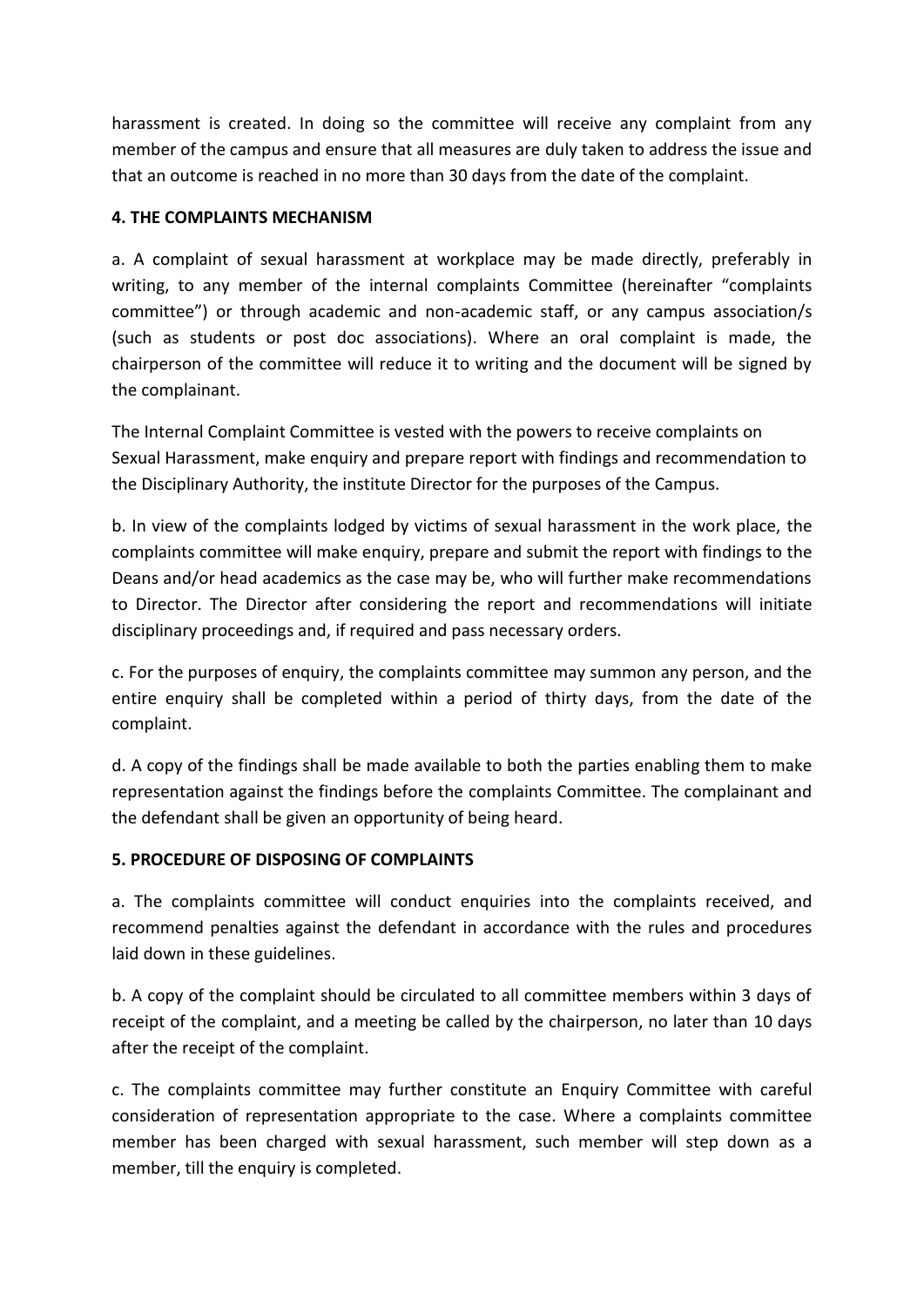d. Where a disciplinary authority, the Director or Dean are involved in a case of sexual harassment, the recommendations of the committee will be made to the Director, TIFR.

e. The complaints Committee shall prepare a document containing a summary of the complaint based on the investigations of the enquiry committee. A copy of this document will be made available for the complainant and the defendant.

f. The defendant will be given no more than 5 days to file a response to the charges and the internal complaints committee will accordingly provide a reasonable opportunity to the defendant to present/defend the case in a scheduled hearing meeting. Where the defendant fails to be present at such a meeting, an *ex parte* decision shall be made by the committee. The defendant may be accompanied by a representative.

g. A further meeting may be scheduled no later than 7 days of receipt of the response. The chairperson may call upon the complainant after hearing the defendant, if need be. The complainant may be accompanied by a representative. In the event the complainant or a representative is not willing to be present in the meeting, the internal complaints committee will examine the case in absentia. Where possible, the complaints committee may call upon a witness.

h. Under no circumstances during any of the enquiry proceedings or meetings, the complainant and/or their witnesses and the defendant shall be called at the same time so as to ensure freedom of expression and an atmosphere free of intimidation.

i. The complaints committee shall be empowered to request for appropriate measures to ensure safety and well-being of all parties involved in the complaint.

j. Where based on the investigations of the enquiry committee and the internal complaints committee, a case of sexual harassment is established, the internal complaints committee will make its recommendations to the deans and/or the Director. The Director shall then pass the final order and will have no discretion to change the recommendation of the internal complaints Committee.

k. Where following enquiry and examination, a prima facie case of sexual harassment is not made out; all members will make a written report of the same and forward to the director for dismissal of the complaint.

l. The identities of the complainant and defendant should be kept confidential

m. All the proceedings of the committee shall be recorded in writing and endorsed by all members of the committee.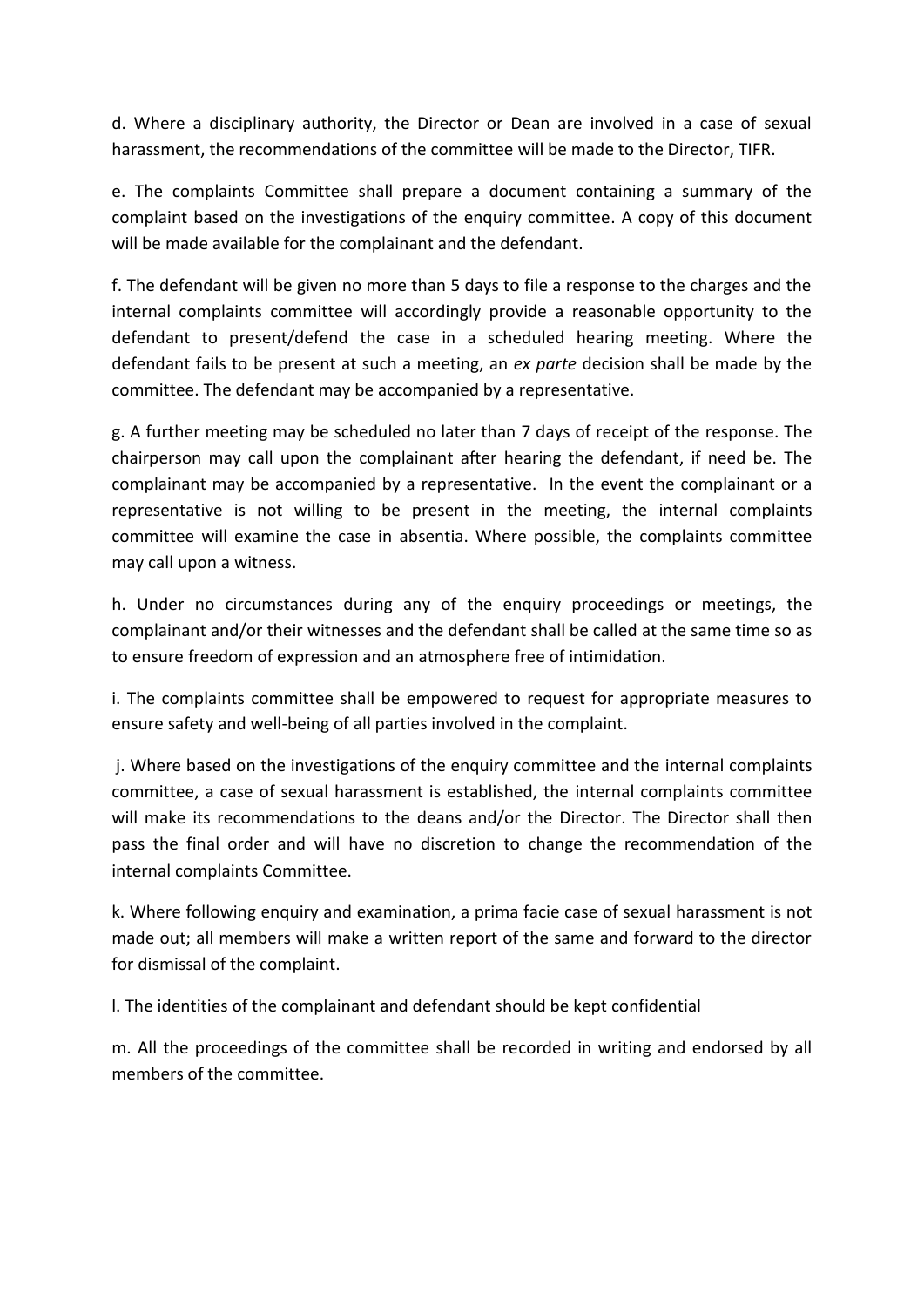## **6. DISCIPLINARY ACTION**:

a. Any member of the campus community, faculty, staff, contractual employee, service provider and students/post-docs are liable to disciplinary action, where a case of sexual harassment has been established.

b. Suitable disciplinary action will be taken against a defendant who is found guilty of sexual harassment. The issuance of the final order, with regard to the alleged act of sexual harassment will be no later than 3 months from date of receipt of the complaint.

# **7. MISCELLANEOUS:**

a. The complaints committee in its proceedings will be sensitive to the nature of the sexual harassment and shall be cognizant of the fact that the aggrieved person may not be able to present evidence. The complaints committee will discount any evidence that is based on the character, personal life, and conduct, personal and sexual history of the aggrieved person.

b. All information received in the course of the examination and enquiry of the complaint of sexual harassment shall be considered confidential and shall not be made available to anyone other than the complainant. The institute will take measures to adhere to complete confidentiality as a policy.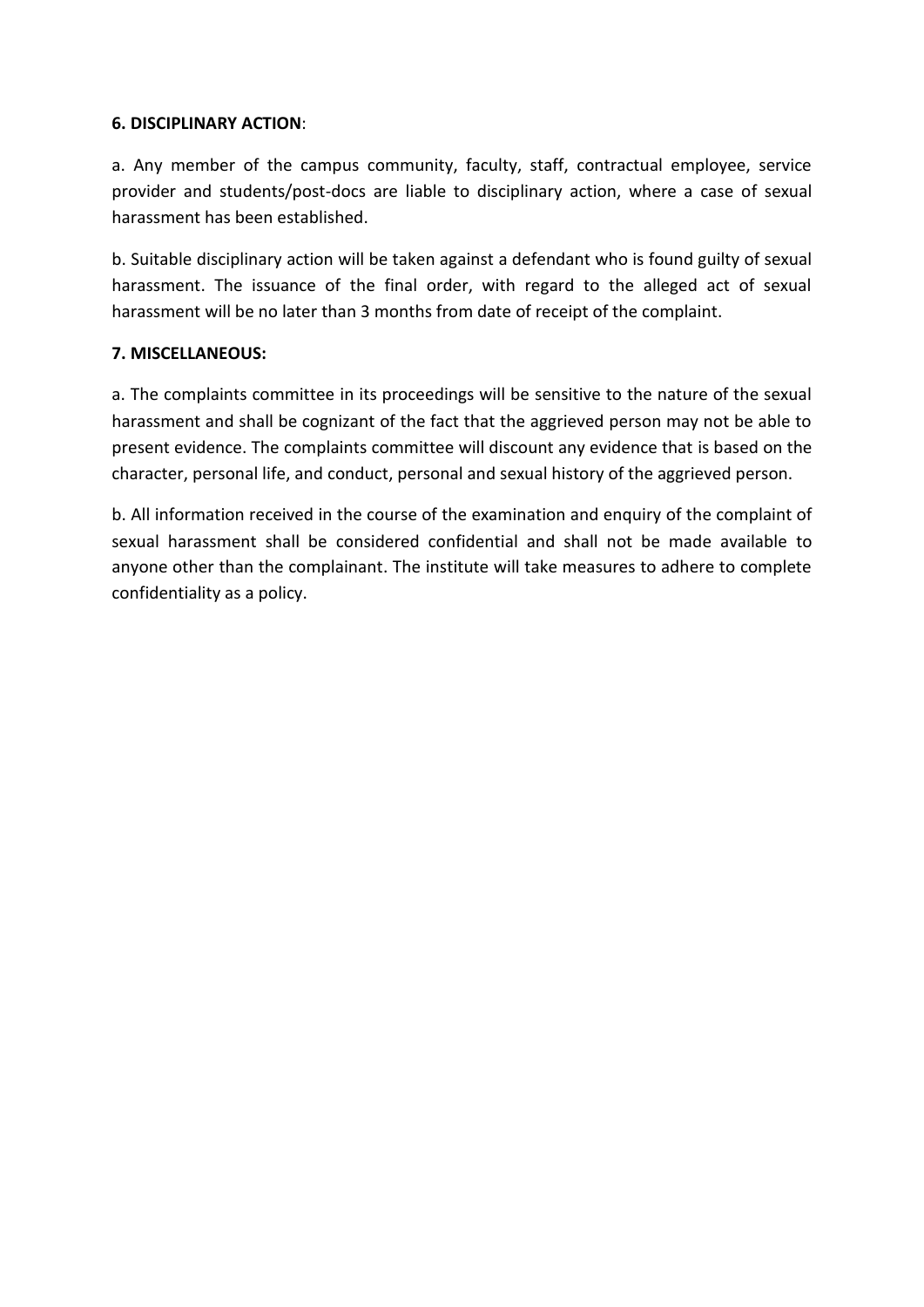### **JUSTIFICATION FOR THE REVISED POLICY**

The Supreme Court of India, in its *Vishakha and others vs. State of Rajasthan and others* judgement mandated the constitution of a committee to combat sexual harassment in the workplace. Accordingly, a "Women's cell" was constituted at NCBS in accordance with the guidelines laid down in the judgement. With the current enactment of **Sexual Harassment of Women at Workplace (Prevention, Prohibition and Redressal) Act, 2013** ("the act 2013"), National Centre for Biological Sciences (NCBS) and its allied institutes, the Institute of Stem cell and Regenerative medicine (inStem) &Centre for cell and Molecular platforms (c-CAMP), "the campus" and/or "institute" (used interchangeably in the policy text), have reconstituted the committee and hereby provide guidelines for gender neutral policies and procedures against any form of Sexual Harassment on campus, and includes in particular protection of women on campus.